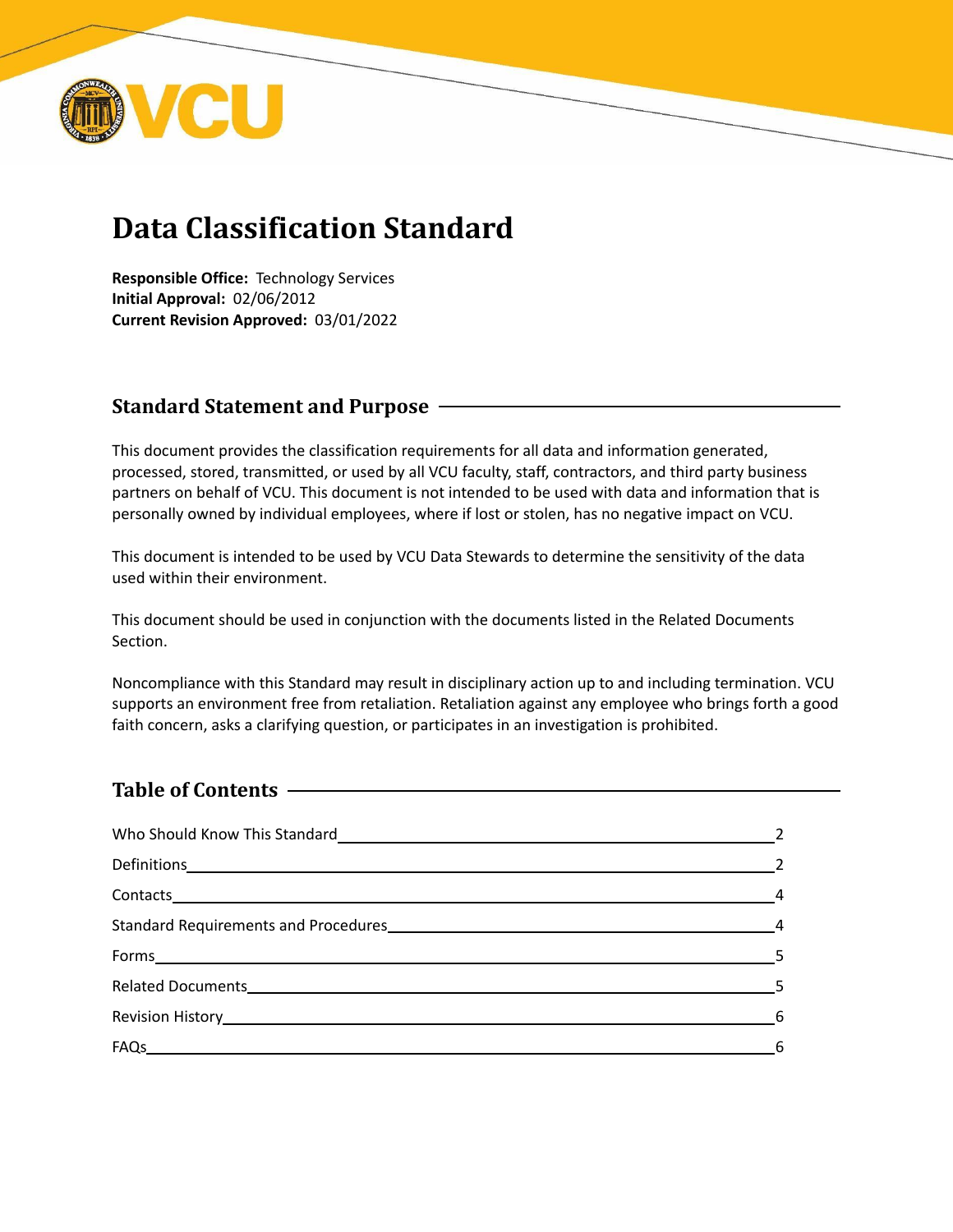# **Who Should Know This Standard**

All persons that generate, store, process, transmit or handle VCU (university) data and information should read this standard and familiarize themselves with its contents and provisions. Additionally, all Trustees, Data Stewards, and Data Custodians should read and familiarize themselves with this standard and its contents and provisions.

# **Definitions**

# **Category I Information/Data**

Information protected under federal, state or industry regulations and / or other civil statutes, where if lost may require breach notification and cause potential regulatory sanctions, fines and damages to the institution's mission and reputation. (Confidential and Regulated data)

# **Category II Information/Data**

All proprietary information that if improperly released has the potential to cause harm to the institution, its mission or its reputation, but does not require breach notifications, and security or privacy of such data is not regulated or required by law or contract. Such data includes proprietary and properly de-identified research information, business related email or other communication records, financial information, employee performance records, operational documentations, contractual information, intellectual property, internal memorandums, salary information, and all other information releasable in accordance with the *Virginia Freedom of Information Act [\(Code](http://leg1.state.va.us/) of Virginia [2.2-3700\)](http://leg1.state.va.us/)*. (Sensitive data)

## **Category III Information/Data**

All non-proprietary data that is considered publicly available for unrestricted use and disclosure, where if lost or illegitimately modified, these data will generate no negative impacts to individual departments, schools, colleges, or the institution as a whole. Such information is available to all members of the university community and to all individuals and entities external to the University community. Such data can make up public website information, public press releases, public marketing information, directory information, and public research information. (Public Data/Information)

## **Data Custodian**

The data custodians are individuals or organizations (including third party vendors) who are responsible for entering, modifying and maintaining data in institutional, or third-party-provided information systems.

## **Data Handling**

Data handling encompasses actions such as the generation, view, use, modification, deletion, or destruction of data. It also relates to the transfer or transmission of data from one location to another.

## **Data Steward**

The data steward is a University director or equivalent position who oversees the capture, maintenance and dissemination of data for a particular operation. The data steward is responsible to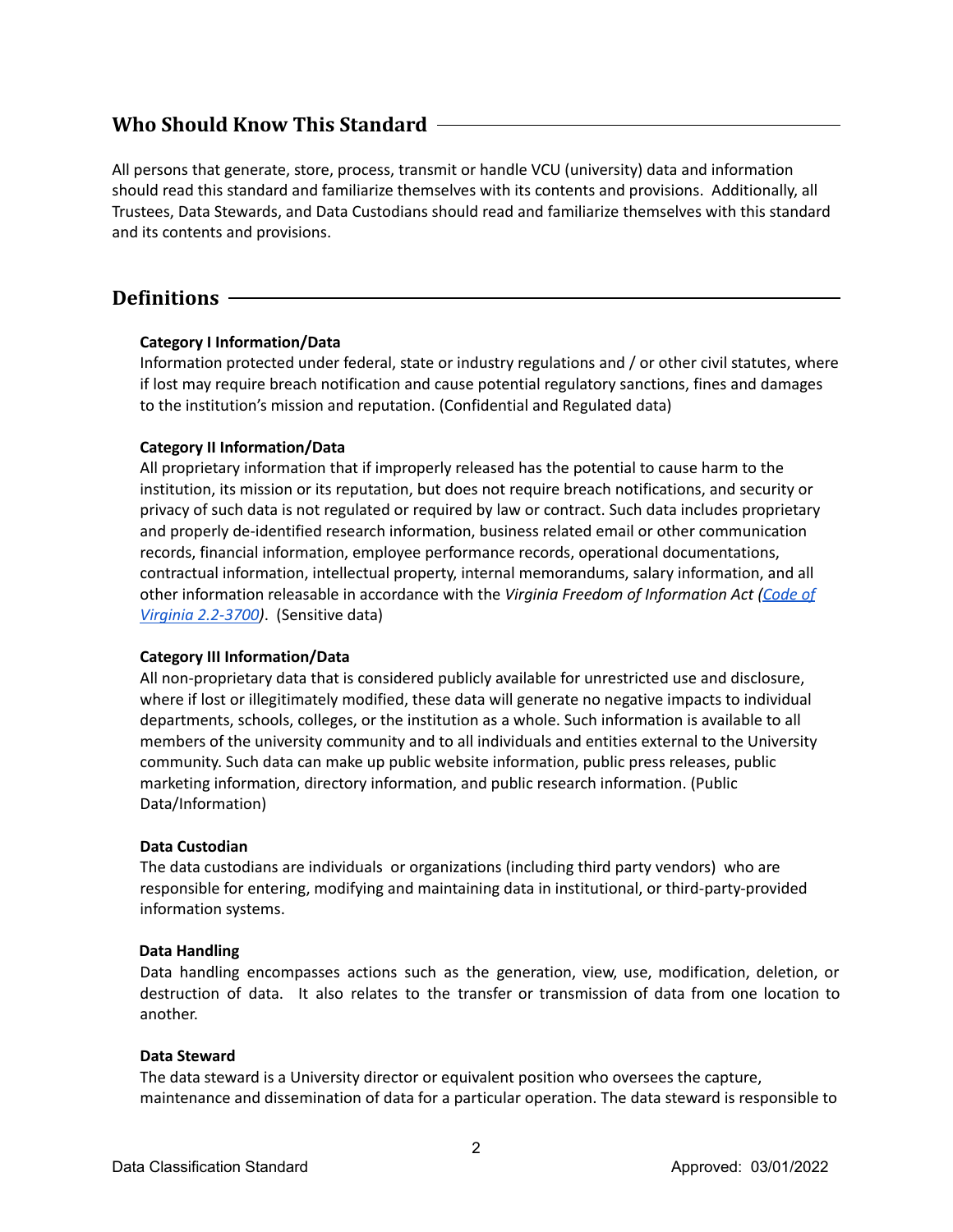ensure data quality, develop consistent data definitions, sensitivity classifications, determine data aliases, develop standard calculations and derivations, define security requirements, document all appropriate "business rules" and monitor data quality within the source system and/or data warehouse. The data steward is also responsible for communicating data protection requirements to the data custodian; defining requirements for access to the data.

## **Data Trustee**

Data Trustees are university officials who have the ultimate authority over policies, procedures, standards and guidelines regarding business definitions of data, and the access and usage of that data, within their delegated authority. Data trustees are responsible for appointing data stewards for the business domains (operational areas) within the institutional domains (subject areas) under their authority. Data trustees are high-level employees (e.g., vice presidents, vice provosts, and deans) appointed by and reporting to the President, including but limited to Provost and Senior Vice President of Academic Affairs, Vice President of Finance, Vice President of Administration, Vice President of Research, or Senior Vice President of Health Sciences.

#### **Information Storage and Handling**

Within the context of this document, information storage and handling refers to actions that create, store, transmit, process, modify, destroy, and / or archive information. The storage and handling of information may involve both electronic and physical actions.

#### **Information Technology Baseline**

An information technology baseline is a set of technical requirements that define the minimum required standard practices. Technology Baselines are used in conjunction with Technology Standards and Policies.

#### **Information Technology Guideline**

An information technology guideline is a recommended practice that allows some discretion or leeway in its interpretation, implementation, or use.

## **Information Technology Standard**

An information technology standard is a formal document for an established norm of methods, criteria, and processes for technology subjects.

#### **Third Party Business Partner**

Within the context of this document, a third party business partner is a business entity that does business with VCU. Some but not all of VCU's third party business partners will be handling VCU information. Some but not all of VCU's third party business partners will be involved in the collection of data on VCU's behalf or the storing, processing, and/or transmitting VCU information.

#### **VCU Data and Information**

Information in paper, electronic or oral form that is collected, generated, transmitted, processed or stored by a VCU employee, consultant, contractor or other affiliate in the course of their work and is used to support the academic, research, patient care or administrative operations at VCU.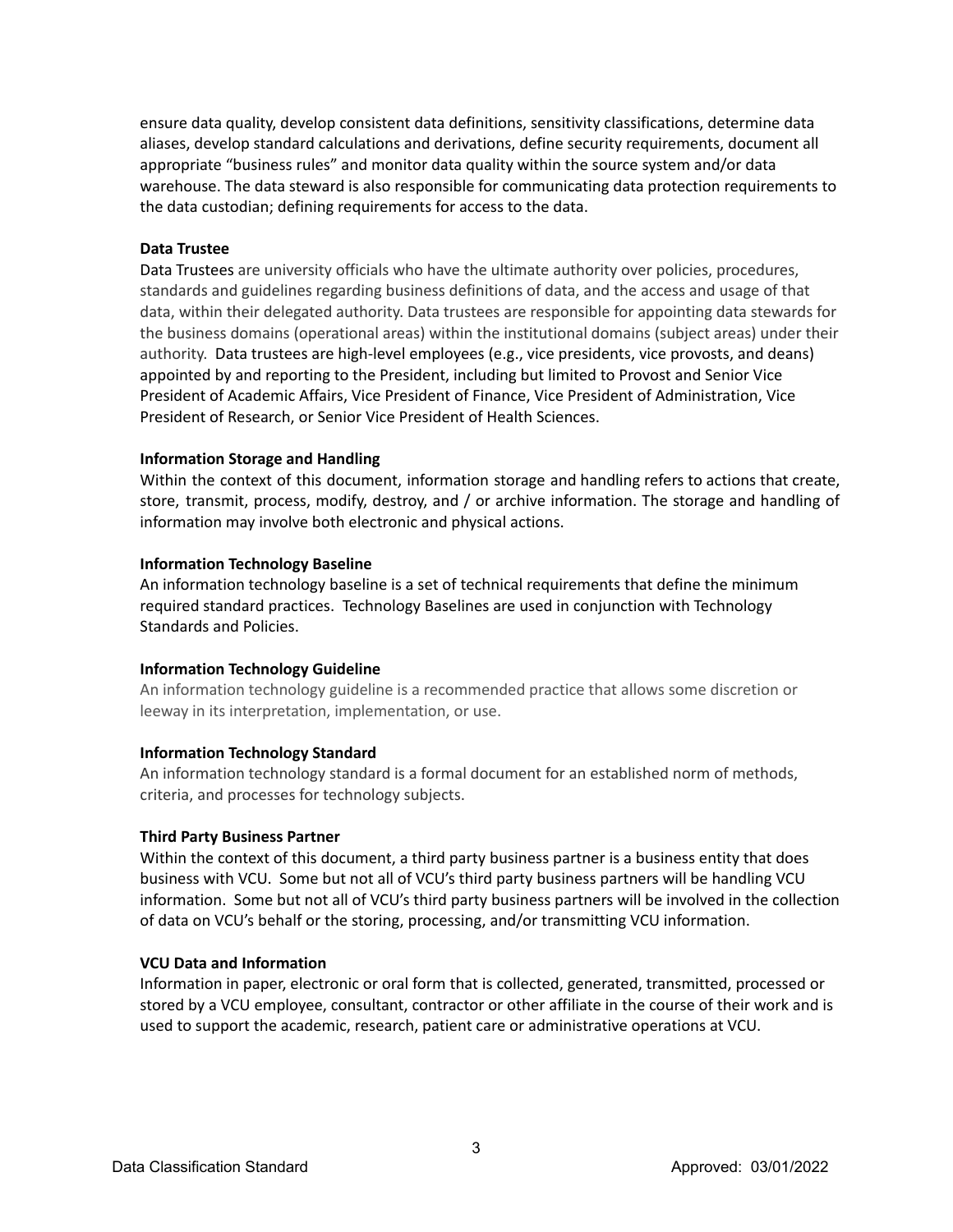# **Contacts**

VCU Technology Services officially interprets this standard. The VCU Information Security Office (ISO) is responsible for obtaining approval for any revisions as required through the appropriate governance structures. Direct questions regarding this standard to the Information Security Office (infosec@vcu.edu).

# **Standard Requirements and Procedures**

The following section contains the requirements of this standard.

# **A. Categorization of Data.**

All VCU data and information that is generated, processed, stored or transmitted must be categorized as to its level of sensitivity in accordance with the specified classification levels; VCU data classification levels include **Category I** (Confidential and Regulated), **Category II** (Sensitive), and **Category III** (Public) information. Determining the classification of data can be done using the **VCU Data [Classification](https://go.vcu.edu/dataclassification) Tool**.

# **B. Roles and Responsibilities.**

The **VCU Data and Information Governance Policy** defines the roles, responsibilities, and expectations of Data Trustees, Stewards, and Custodians. Specific to this standard, Data Trustees, Stewards, and Custodians are responsible for the following:

## **1. The Data Trustee is responsible for:**

**●** Communicating effectively with Data Stewards to ensure the classification of data and definition of protection requirements.

## **2. The Data Steward is responsible for:**

- The identification of VCU IT systems in which their data is generated, processed, stored, and/or transmitted.
- The determination of whether their data is subject to Federal or State regulatory requirements.
- The determination of the level of potential harm of a compromise of the confidentiality, integrity or availability of each type of data handled by the IT system, and classify the sensitivity of the data accordingly.
- The review and update of the classification level of VCU (University) data and information for changes in level of sensitivity on an annual basis or as changes occur.
- Working with data trustees, custodians, and the information security office in defining protection requirements for data.

# **3. The Data Custodian is responsible for:**

- The selection of the types of data with which they need to work.
- Reviewing and understanding the classification and protection requirements of the data types they selected.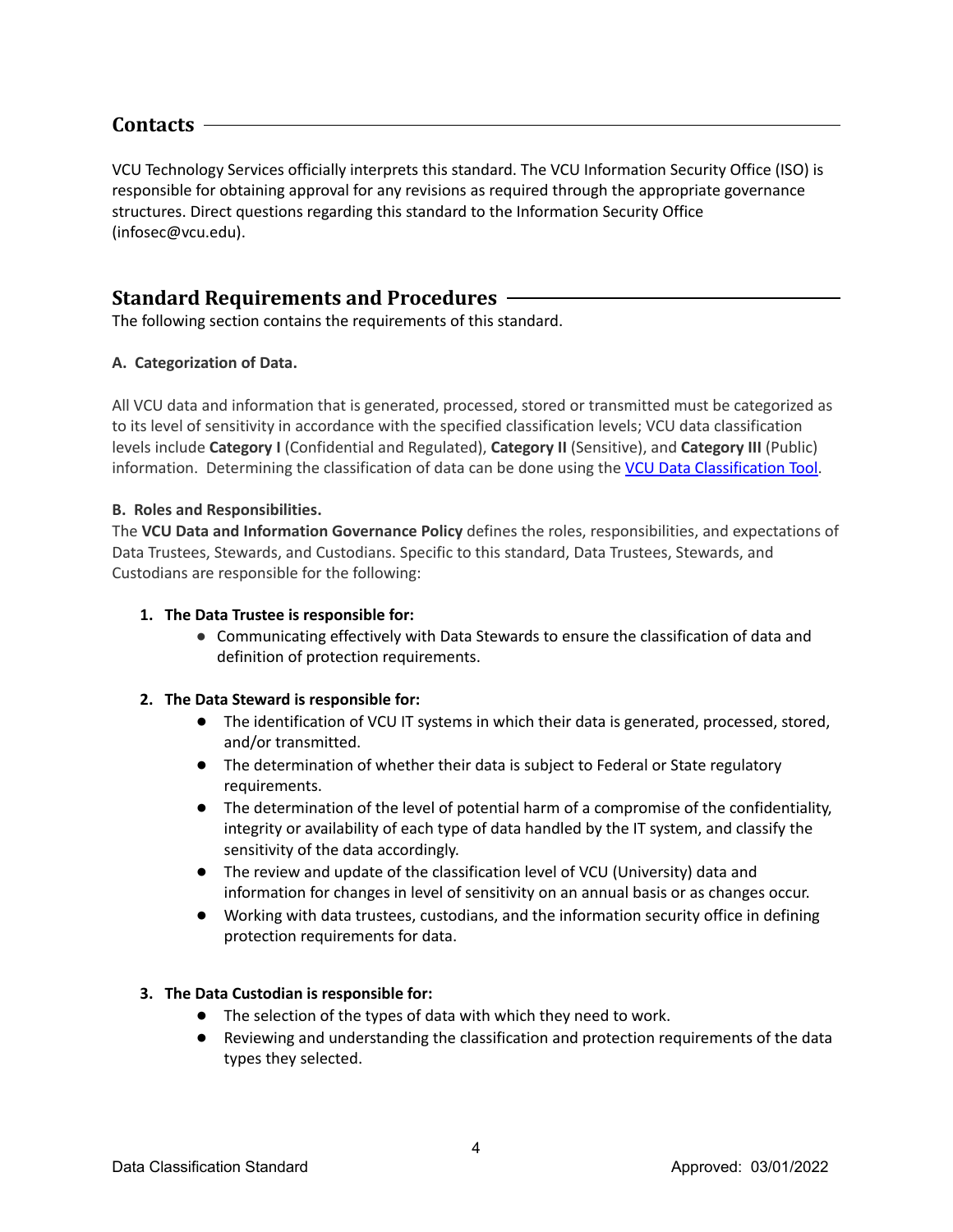● Adhering to the data management guidance / standards; including data protection requirements for the classified type of data.

## **4. The University Information Security Office is responsible for:**

- **●** Providing guidance to VCU Data Stewards and Data Custodians for classifying VCU data/information.
- **●** The verification and validation of classification for VCU IT systems and data.
- Working with Data Stewards, Data Trustees, and Data Custodians in defining protection requirements for data.
- The communication of approved IT system and data classifications to Data Custodians and Data Stewards.

# **Forms**

**1. VCU [Information](https://docs.google.com/a/vcu.edu/forms/d/e/1FAIpQLSccaXau6zkoDG0q5yGxpz62zybiFqB4mp0Y8s6sZ4CG_ROeSw/viewform) Security Exception Form**

# **Related Documents and Tools**

The **Data [Classification](http://go.vcu.edu/dataclassification) Tool** can be used to help an individual classify data and information in accordance with this standard.

## The **VCU Information Technology Policy Framework**

[\(https://ts.vcu.edu/askit/policies-and-publications/information-technology-policies-standards-baselines-](https://ts.vcu.edu/askit/policies-and-publications/information-technology-policies-standards-baselines--guidelines/) [-guidelines/\)](https://ts.vcu.edu/askit/policies-and-publications/information-technology-policies-standards-baselines--guidelines/)

contains VCU Information Technology Policies, Standards, and Baseline requirements, all of which must be followed in conjunction with this standard.

Baseline documents can be found in the VCU University Computer Center IT Professionals Intranet under Security Baselines. Access to the IT Professionals Intranet requires approval. Requests for access can be made via email to [uccnoc@vcu.edu](mailto:uccnoc@vcu.edu).

Key policies are

- **1**. **Computer Network and [Resources](https://policy.vcu.edu/universitywide-policies/policies/computer-and-network-resources-use.html) Use Policy**
- **2. [Information](http://policy.vcu.edu/sites/default/files/Information%20Security.pdf) Security Policy**
- **3. Exposure and Breach of [Information](http://policy.vcu.edu/sites/default/files/Exposure%20and%20Breach%20of%20Information.pdf) Policy**
- **4. Network [Management](https://ts.vcu.edu/media/technology-services/assets/content-assets/university-resources/ts-groups/information-security/NetworkManagementandSecurityStandard.pdf) and Security Standard**
- **5. Policies - Data and Information [Governance](https://policy.vcu.edu/universitywide-policies/policies/data-and-information-governance.html)**